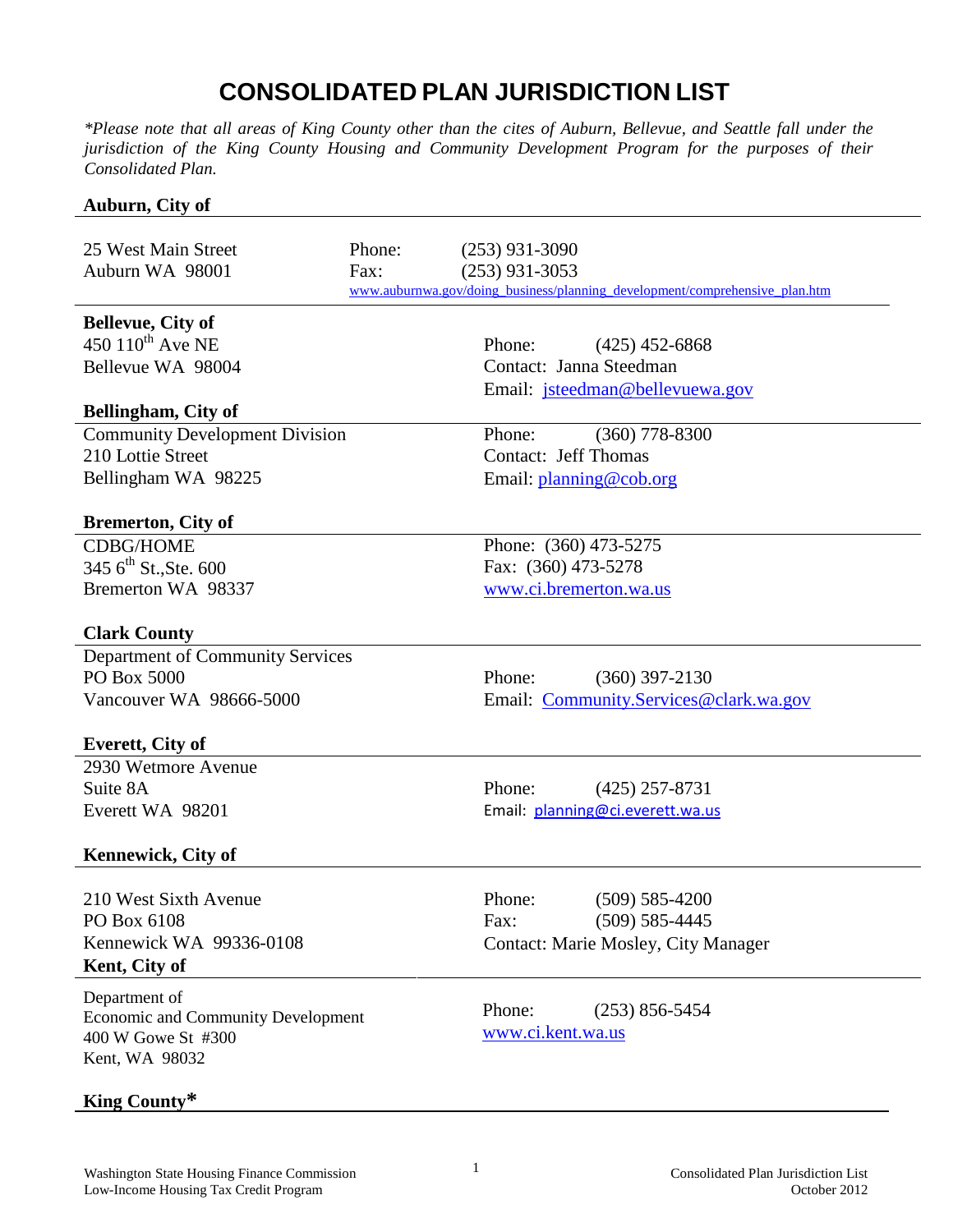| Housing and Community Development Program | Phone:                                                                                      | $(206)$ 263-9004                                     |  |
|-------------------------------------------|---------------------------------------------------------------------------------------------|------------------------------------------------------|--|
| 401 Fifth Ave, Ste. 510                   | Fax:                                                                                        | $(206)$ 296-0156                                     |  |
| Seattle, WA 98104                         |                                                                                             | Email: CSD@kingcounty.gov                            |  |
|                                           |                                                                                             |                                                      |  |
| <b>Kitsap County</b>                      |                                                                                             |                                                      |  |
| Dept. Community Development               |                                                                                             |                                                      |  |
| 619 Division St. MS 36                    | Phone:                                                                                      | $(360)$ 337-5777                                     |  |
| Port Orchard, WA 98366                    | Contact: Larry Keeton                                                                       |                                                      |  |
|                                           | Email: help@kitsap1.com                                                                     |                                                      |  |
|                                           | www.kitsapgov.com/dcd/                                                                      |                                                      |  |
|                                           |                                                                                             |                                                      |  |
| Olympia, City of                          |                                                                                             |                                                      |  |
| Community, Planning, & Development Dept.  |                                                                                             |                                                      |  |
| PO Box 1967                               | Phone:                                                                                      | $(360)$ 753-8314                                     |  |
| Olympia WA 98507-1967                     | Email: cpdinfo@ci.olympia.wa.us<br>www.olympiawa.gov/city-government/departments/community- |                                                      |  |
|                                           | planning-and-development.aspx                                                               |                                                      |  |
| Pasco, City of                            |                                                                                             |                                                      |  |
| Community & Economic Development          | Phone:                                                                                      | $(509)$ 545-3441                                     |  |
| 525 N $3^{\text{rd}}$ Ave                 | Fax:                                                                                        | $(509)$ 545-3499                                     |  |
| <b>Second Floor</b>                       |                                                                                             |                                                      |  |
| Pasco WA 99301                            | www.ci.pasco.wa.us                                                                          |                                                      |  |
|                                           |                                                                                             |                                                      |  |
| <b>Pierce County</b>                      |                                                                                             |                                                      |  |
| <b>Housing Programs</b>                   | Phone:                                                                                      | $(253)$ 798-7210                                     |  |
| 2401 S. $35^{th}$ # 2                     |                                                                                             | http://www.co.pierce.wa.us/pc/abtus/ourorg/pals/what |  |
| Tacoma WA 98409                           | wedo/commplan.htm                                                                           |                                                      |  |
|                                           |                                                                                             |                                                      |  |
| <b>Richland, City of</b>                  |                                                                                             |                                                      |  |
| <b>Community and Development Services</b> | Phone:                                                                                      | $(509)$ 942-7583                                     |  |
| PO Box 190, MS 02                         | Fax:                                                                                        | $(509)$ 942-7379                                     |  |
| 975 George Washington Way                 |                                                                                             |                                                      |  |
| Richland WA 99352                         | www.ci.richland.wa.us/index.aspx?nid=527                                                    |                                                      |  |
| <b>Seattle, City of</b>                   |                                                                                             |                                                      |  |
| Human Services Dept                       | Phone:                                                                                      | $(206)$ 386-1001                                     |  |
| PO Box 34215                              | Fax:                                                                                        | $(206)$ 233-5119                                     |  |
| Seattle WA 98124-4215                     |                                                                                             | www.seattle.gov/humanservices/community developm     |  |
|                                           | ent/conplan/plan/default.htm                                                                |                                                      |  |
| <b>Snohomish County</b>                   |                                                                                             |                                                      |  |
| <b>Human Services</b>                     | Phone:                                                                                      | $(425)$ 388-7200                                     |  |
| 3000 Rockefeller Avenue, M/S 305          | Fax:                                                                                        | $(425)$ 259-1444                                     |  |
| Everett WA 98201                          |                                                                                             | www.co.snohomish.wa.us/Departments/Human_Se          |  |
|                                           | rvices/Divisions/OHHCD/Consolidated_Plan/                                                   |                                                      |  |